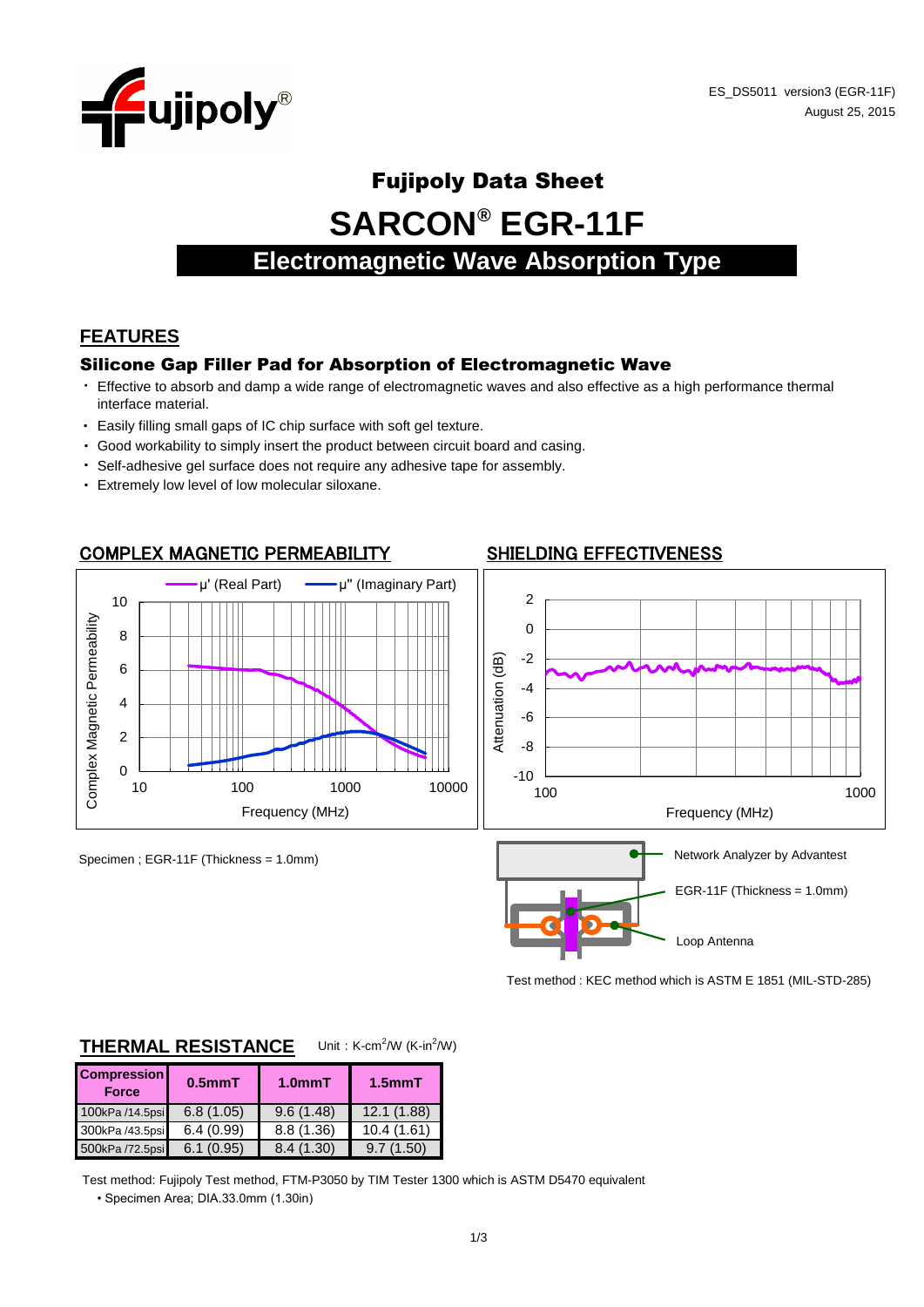|                          | <b>Properties</b>                                   | unit                        |                                     |              | <b>EGR-11F</b>        | <b>Test method</b> | <b>Specimen</b>          |
|--------------------------|-----------------------------------------------------|-----------------------------|-------------------------------------|--------------|-----------------------|--------------------|--------------------------|
| Physical                 | Color                                               |                             |                                     |              | Dark Gray             | Visual             | $\overline{\phantom{a}}$ |
| Properties               | Specific Gravity                                    |                             | 3.1                                 |              | ASTM D 792            | $\overline{A}$     |                          |
|                          | <b>Hardness</b><br><b>Highest Value</b>             | Shore OO                    | 56                                  |              | <b>ASTM D2240</b>     | B                  |                          |
| Electrical<br>Properties | Initial Magnetic<br>6<br>µ iac<br>Permeability      |                             |                                     |              |                       |                    |                          |
|                          | <b>Volume Resistivity</b>                           | Ohm-m                       | $1.0x10^{10}$                       |              | ASTM D 257            | C                  |                          |
|                          | Breakdown Voltage                                   | V/mm (volts/mil)            | 500 (12.7)                          |              | ASTM D 149            | $\mathsf{C}$       |                          |
|                          | <b>Dielectric Constant</b>                          |                             | 50Hz                                |              | 28.33                 |                    | A                        |
|                          |                                                     |                             | 1kHz                                |              | 27.05                 | ASTM D 150         |                          |
|                          |                                                     |                             | 1MHz                                |              | 26.09                 |                    |                          |
|                          | <b>Dissipation Factor</b>                           |                             | 50Hz                                |              | 0.031                 |                    | A                        |
|                          |                                                     |                             | 1kHz                                |              | 0.020                 | ASTM D 150         |                          |
|                          |                                                     |                             | 1MHz                                |              | 0.005                 |                    |                          |
| Thermal                  |                                                     | $W/m-K$                     |                                     | 1.0          | by Hot Wire           | <b>ASTM D 2326</b> |                          |
| Properties               | <b>Thermal Conductivity</b>                         |                             |                                     | 0.8          | by Hot Disk           | ISO/CD 22007-2     |                          |
|                          | <b>Useful Temperature</b>                           | $^{\circ}C$ ( $^{\circ}F$ ) | $-30$ to $+120$ ( $-22$ to $+248$ ) |              |                       |                    |                          |
|                          | Low molecular<br>Siloxane                           | wt%                         | $D_4$ to $D_{20}$ Total<br>0.0071   |              | Gas<br>Chromatography |                    |                          |
|                          | <b>Flame Retardant</b><br>$V - 0$<br>$\blacksquare$ |                             |                                     | <b>UL 94</b> |                       |                    |                          |

#### **TYPICAL PROPERTIES**

• Specimen A: 2mmT • Specimen B: 20mmW x 60mmL x 10mmT • Specimen D: 120mmW × 120mmL × 1mmT

#### COMPRESSION FORCE Unit: N/6.4cm<sup>2</sup> (psi)

| <b>Compression</b><br>Rate | $0.5mm$ T    | $1.0mm$ T   | $1.5mm$ T              |  |
|----------------------------|--------------|-------------|------------------------|--|
| 10%                        | 54 (12.2)    | 41(9.3)     | 48 (10.8)              |  |
| 20%                        | 288(65.3)    | 225(51.0)   | $\overline{202(45.8)}$ |  |
| 30%                        | 566 (128.2)  | 422 (95.6)  | 354 (80.2)             |  |
| 40%                        | 879 (199.1)  | 590 (133.7) | 521 (118.0)            |  |
| 50%                        | 1132 (256.5) | 813 (184.2) | 763 (172.9)            |  |
| Sustain 50%                | 846(191.7)   | 408 (92.4)  | 367 (83.2)             |  |

Test method: Measured by ASTM D575-91 for reference

• Specimen Area; DIA.28.6mm (1.13in) • Platen Area; DIA. 28.6mm (1.13in) • Sustain 50%: Sustain 50% at 1 minute later

• Compression Velocity; 5.0mm/minute

# **TYPES AND CONFIGURATION**

| <b>Series</b>   | <b>Thickness</b><br><b>Product Name</b> |                        | <b>Sheet Size</b>         | <b>Flame Retardant</b> |
|-----------------|-----------------------------------------|------------------------|---------------------------|------------------------|
| SARCON® EGR-11F | 50EG-11F                                | $0.5$ mm $\pm 0.15$ mm | $300$ mm $\times$ 200mm   |                        |
|                 | 100EG-11F                               | $1.0$ mm $\pm$ 0.20mm  | (Recommended Usable Size: | UL94 V-0               |
|                 | 150EG-11F                               | $1.5$ mm $\pm$ 0.20mm  | 290mm×190mm)              |                        |